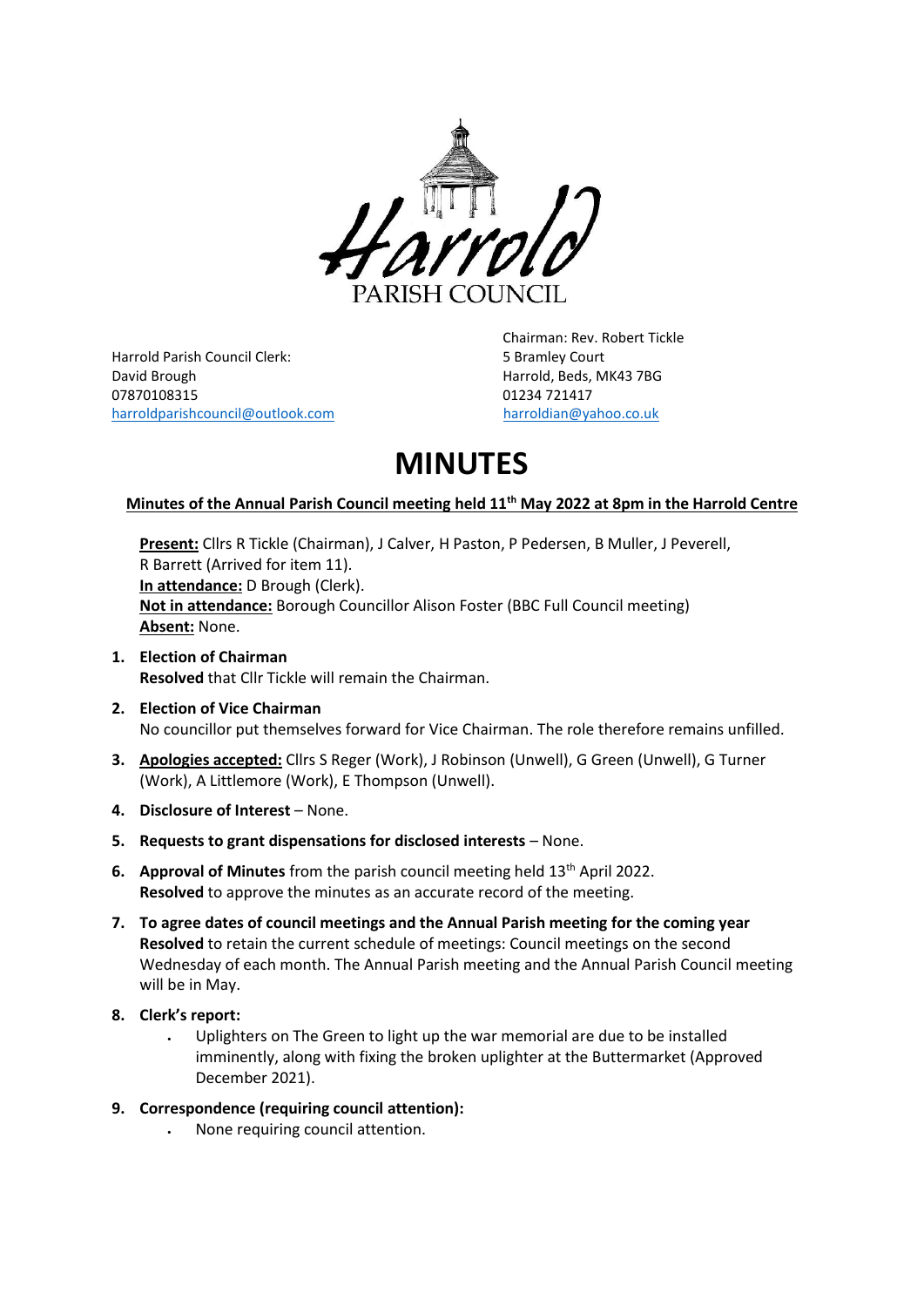#### **10. Finance Report**

• The following payments were approved and income and balances noted.

| <b>Invoice Date Payment</b> |                                             | <b>Details</b>                           | <b>Method</b> | Gross               | Income    |
|-----------------------------|---------------------------------------------|------------------------------------------|---------------|---------------------|-----------|
|                             | 04 April 2022 Cemetary Income:              |                                          | <b>DPC</b>    |                     | 168.00    |
|                             | 11 April 2022 Grass: In Trim                |                                          | <b>DPC</b>    | 552.00              |           |
|                             | 11 April 2022 VAT Refund received           |                                          | <b>BAC</b>    | 5,417.72            |           |
|                             | 14 April 2022 Precept Income                | First Half                               | <b>BAC</b>    |                     | 43,288.50 |
| 19 April 2022 Staff costs   |                                             |                                          | <b>DPC</b>    | 2,928.23            |           |
|                             | 19 April 2022 Church Clock: Clock Repair    | Smiths of Derby - fault callout          | <b>DPC</b>    | 180.00              |           |
|                             | 19 April 2022 Project: Streetlights         | Streetlight upgrade - Zeta Specialists   | <b>DPC</b>    | 10,345.53           |           |
|                             | 19 April 2022 Brook: Skip at Town Farm      | <b>Riches Skips</b>                      | <b>DPC</b>    | 268.00              |           |
|                             | 19 April 2022 Other: Various                | ICCM - Cemetery membership               | <b>BAC</b>    | 95.00               |           |
|                             | 20 April 2022 Bottle Bank: Income           | <b>Bedford BC</b>                        | <b>BAC</b>    |                     | 266.29    |
|                             | 21 April 2022 Electricity: Buttermarket EON | <b>EON</b>                               | D/D           | 29.11               |           |
|                             | 22 April 2022 Other: Various                | Geertz Builders - LG Steps               | <b>BAC</b>    | 960.00              |           |
|                             | 22 April 2022 Cemetary Income:              |                                          | <b>BAC</b>    |                     | 641.00    |
|                             | 29 April 2022 Electricity: Buttermarket EON | <b>EON</b>                               | <b>BAC</b>    | 29.11               |           |
|                             | 03 May 2022 Grant: Harrold Centre           |                                          | <b>DPC</b>    | 2,500.00            |           |
|                             | 11 May 2022 Other: Various                  | Jubilee Event Licence (BBC)              | <b>DPC</b>    | 21.00               |           |
|                             | 11 May 2022 Other: Internal Audit           | Julie Betts                              | <b>DPC</b>    | 145.00              |           |
|                             | 11 May 2022 Plants & Trees:                 | Quercus: Deadwooding Lime Trees on Green | <b>DPC</b>    | 500.00              |           |
|                             |                                             |                                          |               | 23.970.70 44.363.79 |           |

#### • **Approval of the annual accounts (2021/22) prior to submission for external audit**

*To approve the end-of-year accounts and the Annual Governance & Accountability Return (AGAR) form to be sent for external audit.*

**Resolved** to approve the end-of-year accounts and AGAR.

## **11. Crime statistics and information and intelligence exchange**

Crime report for April 2022 showed no reported crime. No actions recorded.

#### **12. Planning applications and enforcement**

APPLICATION NO: 22/00959/FUL Full Planning Application PROPOSAL: Single and two storey side and rear extensions LOCATION : 7 Priory Close Harrold Bedford Bedfordshire MK43 7DL **Resolved** to object to this planning application on the following grounds:

- The parish council notes that there are listed constraints missing. Requests that the Conservation Officer is consulted due to the proximity of the development to the village green Conservation Area and listed monuments. Whilst the application sits just outside the CA, there is an impact on the amenity that is within the  $CA$
- The parking space left at the property is unlikely to accommodate a standard M1/N1 class vehicle. Requests that Highways are consulted due to the loss of parking from the development and likely impact on a cul de sac that already suffers from restricted parking and access issues; this is exacerbated in the summer months from parking by visitors to the Lower Green area, which fronts the river.
- Size and scale: Bringing the garage forward creates a dominant additional elevation that is inconsistent in size and scale to surrounding properties. This incongruous design would appear prominent within the street scene and have a detrimental impact upon the character and appearance of the area.
- The parish council would expect all plans to conform to the Design Statement set out in the Neighbourhood Development Plan; notably, aspects as viewed from existing village vernacular.
- The application does not show the proposal in relation to other properties, which makes assessing the full impact difficult.

### **13. Bollards – High St**

*To consider replacing three out of five bollards on the High St (level with Dove Lane). Two are being replaced by BBC Highways for structural reasons, but the current style is no longer available, which will lead to a mismatch. Manchester bollards are £318 installed.* **Resolved** to approve the purchase of three Manchester bollards to ensure the continuity of bollards along the High St.